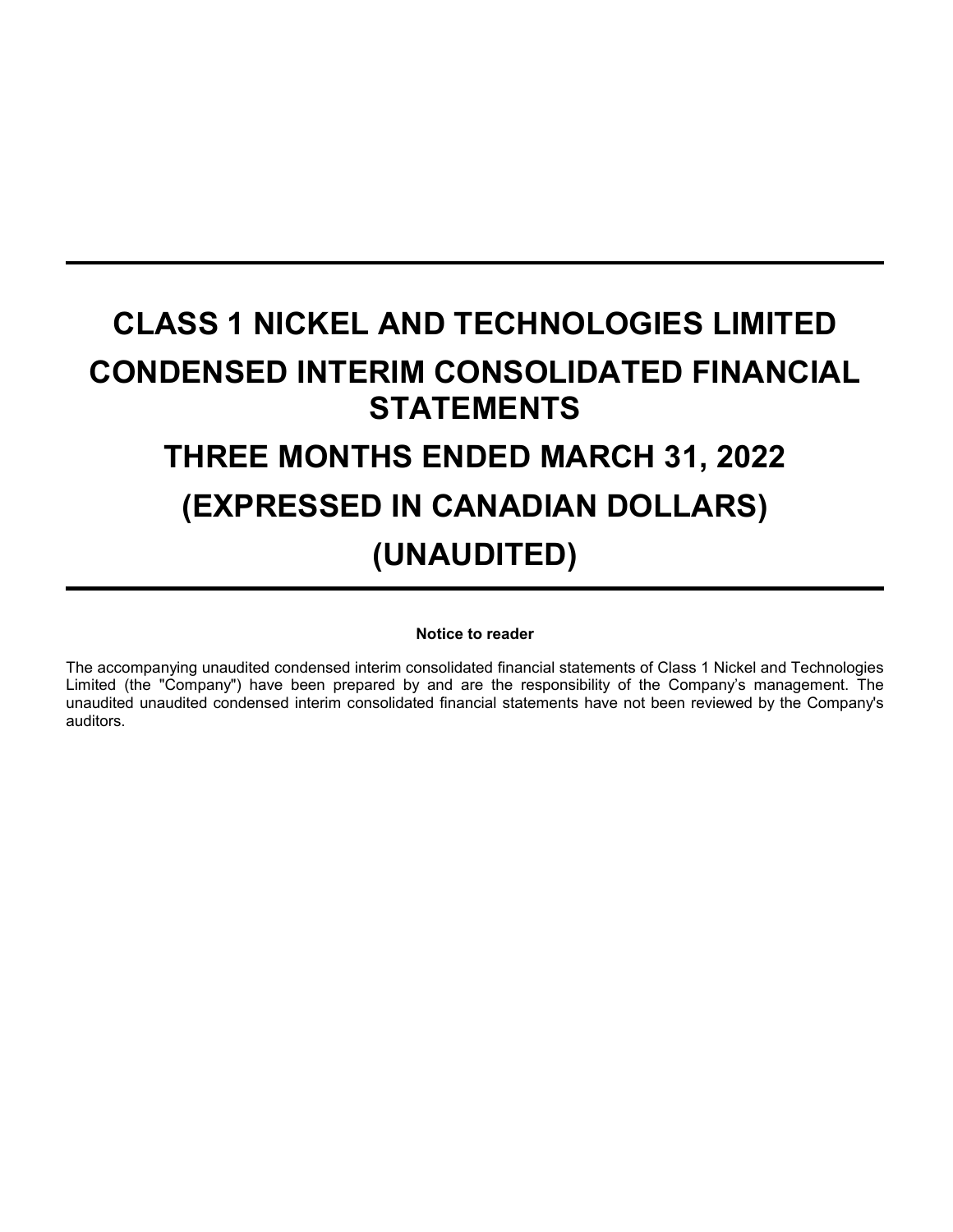# **Class 1 Nickel and Technologies Limited Condensed Interim Consolidated Statements of Financial Position (Expressed in Canadian Dollars) Unaudited**

|                                                                                                                                                                                        | As at<br>March 31,<br>2022 |                                                        | As at<br>December 31,<br>2021 |                                                        |
|----------------------------------------------------------------------------------------------------------------------------------------------------------------------------------------|----------------------------|--------------------------------------------------------|-------------------------------|--------------------------------------------------------|
| <b>ASSETS</b>                                                                                                                                                                          |                            |                                                        |                               |                                                        |
| <b>Current assets</b>                                                                                                                                                                  |                            |                                                        |                               |                                                        |
| Cash and cash equivalents                                                                                                                                                              | \$                         | 535,130                                                | \$                            | 2,154,417                                              |
| Prepaid expenses                                                                                                                                                                       |                            | 46,055                                                 |                               | 52,243                                                 |
| Accounts receivable (note 3)                                                                                                                                                           |                            | 638,602                                                |                               | 489,951                                                |
| Due from related party (note 8)                                                                                                                                                        |                            | 7,345                                                  |                               | 7,345                                                  |
| <b>Total assets</b>                                                                                                                                                                    | \$                         | 1,227,132                                              | \$                            | 2,703,956                                              |
| <b>EQUITY AND LIABILITIES</b><br><b>Current liabilities</b><br>Accounts payable and accrued liabilities (note 8)<br>Deferred flow-through premium (note 9)<br><b>Total liabilities</b> | \$                         | 405,180<br>246,000<br>651,180                          | \$                            | 1,292,119<br>258,000<br>1,550,119                      |
| <b>Shareholder's equity</b><br>Share capital (note 5)<br><b>Contributed surplus</b><br>Warrant reserve (note 7)<br><b>Deficit</b>                                                      |                            | 15,221,808<br>2,421,133<br>2,159,065<br>(19, 226, 054) |                               | 15,221,808<br>2,419,308<br>2,159,065<br>(18, 646, 344) |
| <b>Total shareholder's equity</b>                                                                                                                                                      |                            | 575,952                                                |                               | 1,153,837                                              |
| <b>Total shareholder's equity and liabilities</b>                                                                                                                                      | \$                         | 1,227,132                                              | \$                            | 2,703,956                                              |

The accompanying notes to the unaudited condensed interim consolidated financial statements are an integral part of these statements.

Nature of operations and going concern (note 1) Commitments (note 9)

# **Approved by the Board of Directors on May 26, 2022**

*"David Fitch" Director*

*"Matthew Gibertson" Director*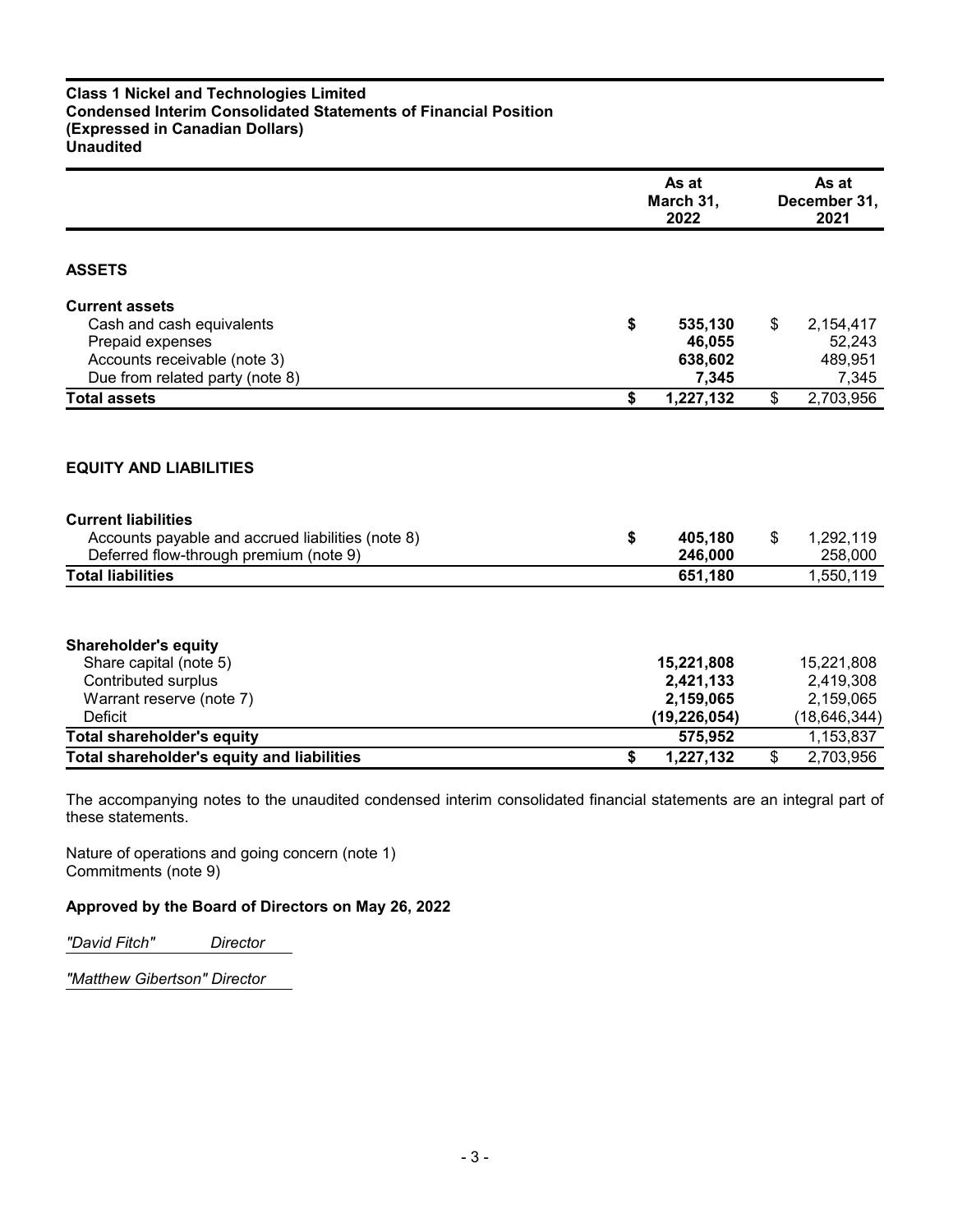# **Class 1 Nickel and Technologies Limited Condensed Interim Consolidated Statements of Loss and Comprehensive Loss (Expressed in Canadian Dollars) Unaudited**

|                                                                  | <b>Three Months Three Months</b><br><b>Ended</b><br>March 31,<br>2022 |            | <b>Ended</b><br>March 31,<br>2021 |               |  |  |
|------------------------------------------------------------------|-----------------------------------------------------------------------|------------|-----------------------------------|---------------|--|--|
|                                                                  |                                                                       |            |                                   |               |  |  |
| <b>Operating expenses</b><br>Exploration and evaluation (note 4) | \$                                                                    | 257,313    | \$                                | 909,881       |  |  |
| General and administrative                                       |                                                                       | 11.472     |                                   | 74,192        |  |  |
| Investor relations                                               |                                                                       | 385        |                                   | 6,940         |  |  |
| Professional fees (note 8)                                       |                                                                       | 295,192    |                                   | 139,932       |  |  |
| Regulatory                                                       |                                                                       | 25,523     |                                   | 21,585        |  |  |
| Stock-based compensation (note 6)                                |                                                                       | 1,825      |                                   |               |  |  |
| Travel                                                           |                                                                       |            |                                   | 5,544         |  |  |
| Loss before the following items                                  |                                                                       | 591,710    |                                   | 1,158,074     |  |  |
| Amortization of flow-through premium (note 9)                    |                                                                       | (12,000)   |                                   | (54,000)      |  |  |
| Net loss and comprehensive loss for the period                   | \$                                                                    | (579, 710) | S.                                | (1, 104, 074) |  |  |
|                                                                  |                                                                       |            |                                   |               |  |  |
| Net loss and comprehensive loss per share                        |                                                                       |            |                                   |               |  |  |
| basic and diluted                                                | \$                                                                    | (0.00)     | \$                                | (0.01)        |  |  |
| Weighted average number of common shares                         |                                                                       |            |                                   |               |  |  |
| outstanding basic and diluted                                    | 128,705,029                                                           |            |                                   | 105,221,695   |  |  |

The accompanying notes to the unaudited condensed interim consolidated financial statements are an integral part of these statements.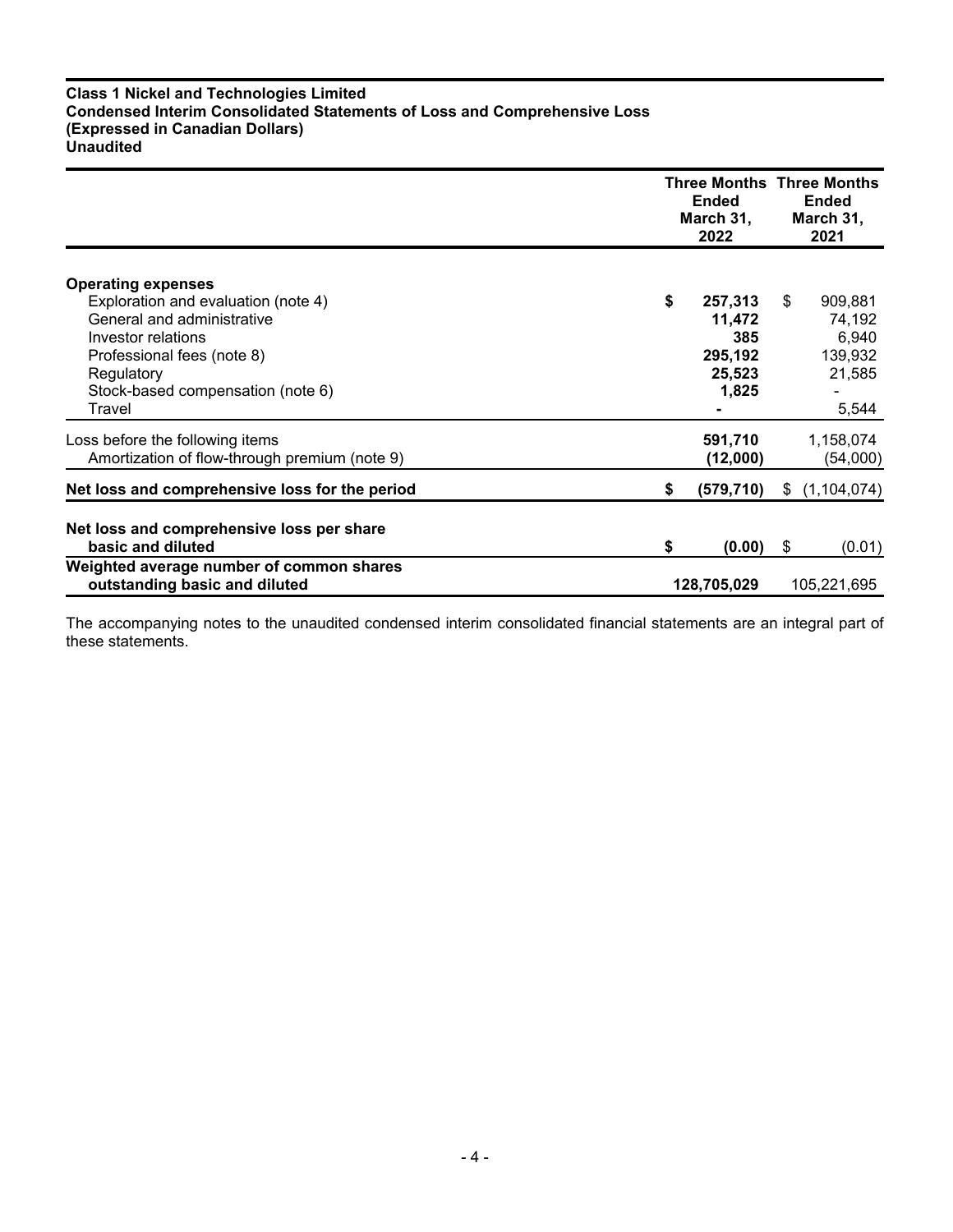# **Class 1 Nickel and Technologies Limited Condensed Interim Consolidated Statements of Cash Flows (Expressed in Canadian Dollars) Unaudited**

|                                                | <b>Ended</b><br>March 31,<br>2022 | <b>Three Months Three Months</b><br><b>Ended</b><br>March 31,<br>2021 |
|------------------------------------------------|-----------------------------------|-----------------------------------------------------------------------|
| <b>Operating activities</b>                    |                                   |                                                                       |
| Net loss for the period                        | \$<br>(579, 710)                  | \$(1,104,074)                                                         |
| Adjustments for:                               |                                   |                                                                       |
| Amortization of flow-through premium           | (12,000)                          | (54,000)                                                              |
| Stock-share based compensation                 | 1,825                             |                                                                       |
| Changes in non-cash working capital items:     |                                   |                                                                       |
| Accounts receivable                            | (148, 651)                        | (77, 339)                                                             |
| Prepaid expenses                               | 6,188                             | (6,041)                                                               |
| Accounts payable and accrued liabilities       | (886, 939)                        | 35,808                                                                |
| Due from related parties                       |                                   | (8,797)                                                               |
| Net cash used in operating activities          | (1,619,287)                       | (1,214,443)                                                           |
| Net change in cash and cash equivalents        | (1,619,287)                       | (1,214,443)                                                           |
| Cash and cash equivalents, beginning of period | 2,154,417                         | 3,864,804                                                             |
| Cash and cash equivalents, end of period       | 535,130<br>\$                     | \$2,650,361                                                           |

The accompanying notes to the unaudited condensed interim consolidated financial statements are an integral part of these statements.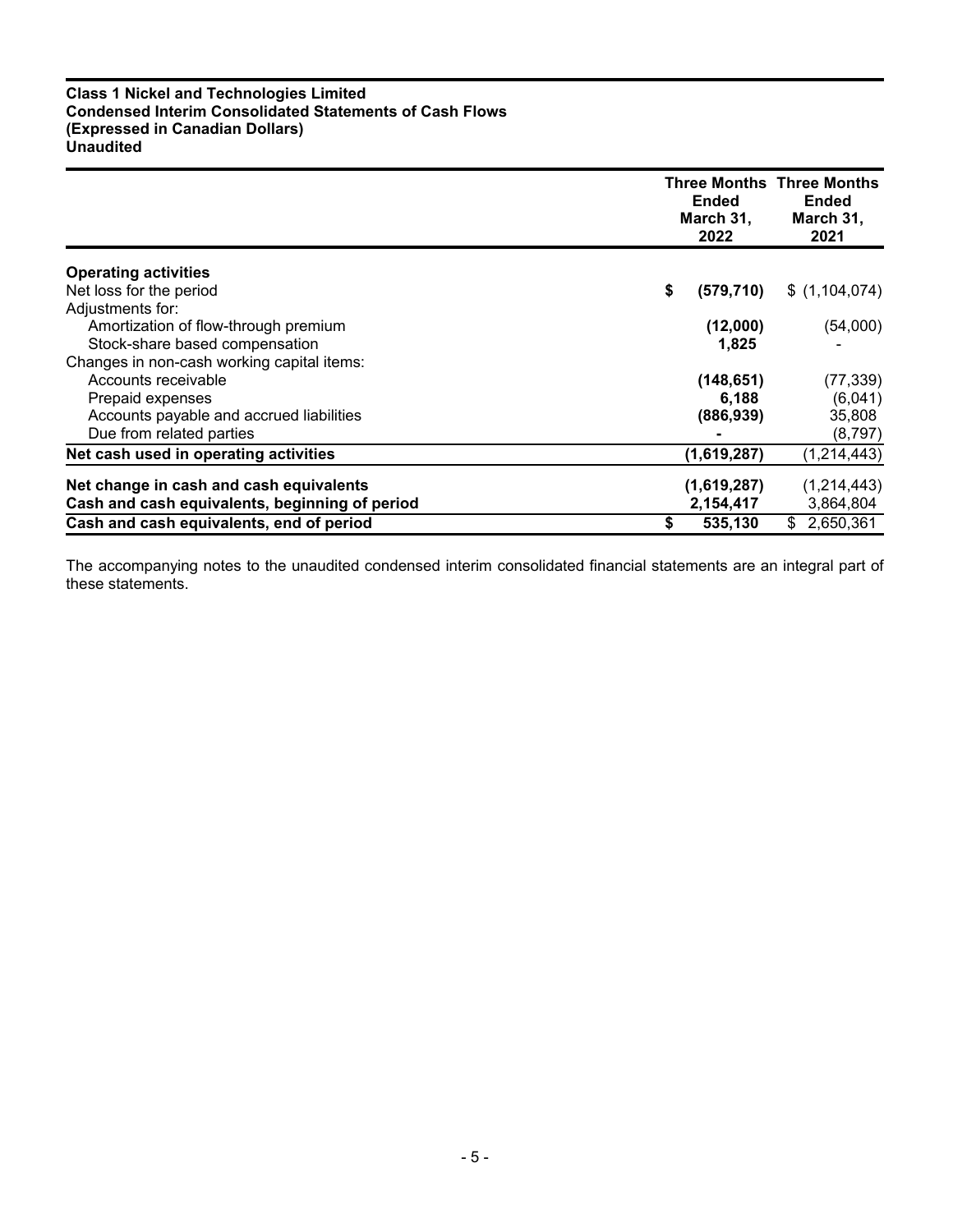# **Class 1 Nickel and Technologies Limited Condensed Interim Consolidated Statements of Changes in Equity (Expressed in Canadian Dollars) Unaudited**

|                                | Common<br>Shares (#) | <b>Share</b><br>capital (\$) |    | <b>Contributed</b><br>surplus |    | <b>Warrants</b> | <b>Deficit</b>         | Total         |
|--------------------------------|----------------------|------------------------------|----|-------------------------------|----|-----------------|------------------------|---------------|
| Balance, December 31, 2020     | 105,221,695          | 5,885,428 \$                 |    | $\blacksquare$                |    | 917,429         | $(3,300,380)$ \$<br>S  | 3,502,477     |
| Net loss for the period        |                      |                              |    |                               |    |                 | (1, 104, 074)          | (1, 104, 074) |
| Balance, March 31, 2021        | 105,221,695          | 5,885,428 \$                 |    |                               |    | 917,429         | $(4,404,454)$ \$<br>S. | 2,398,403     |
|                                |                      |                              |    |                               |    |                 |                        |               |
| Balance, December 31, 2021     | 128,705,029          | \$15,221,808                 | S. | 2,419,308                     | S. | 2,159,065       | $$ (18,646,344)$ \$    | 1,153,837     |
| Stock-based compensation       |                      |                              |    | l.825                         |    |                 |                        | 1.825         |
| Net loss for the period        |                      |                              |    |                               |    |                 | (579, 710)             | (579, 710)    |
| <b>Balance, March 31, 2022</b> | 128.705.029          | \$15,221,808                 |    | 2,421,133                     | S. | 2.159.065       | $$(19, 226, 054)$ \$   | 575,952       |

The accompanying notes to the unaudited condensed interim consolidated financial statements are an integral part of these statements.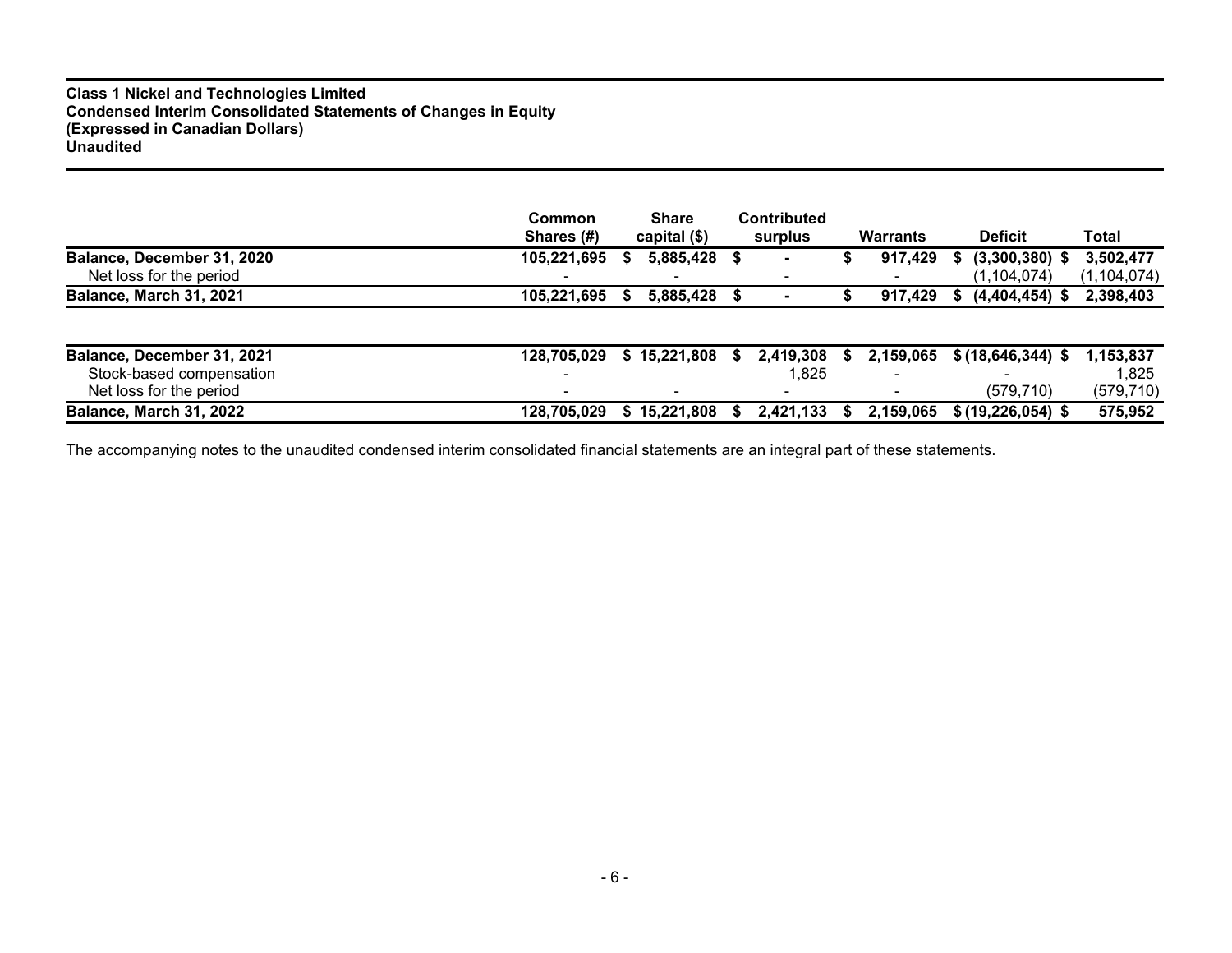# **1. Nature of operations and going concern**

#### *Nature of business*

Class 1 Nickel and Technologies Limited ("Class 1" or the "Company") was incorporated on December 12, 1989 as "871900 Ontario Limited" under the laws of the Province of Ontario. The principal business of the Company is mining exploration and development of minerals and base metals in Canada. The corporate head office of the Company is located at 82 Richmond Street East, Toronto, Ontario M5C 1P1. On August 20, 2020, the Company commenced trading on the Canadian Securities Exchange under the stock symbol "NICO".

#### *Going concern uncertainty*

At each reporting year, management assesses the basis of preparation of the financial statements. These unaudited condensed interim consolidated financial statements have been prepared on a going concern basis in accordance with International Financial Reporting Standards ("IFRS"). The going concern basis of presentation assumes that the Company will continue its operations for the foreseeable future and be able to realize its assets and discharge its liabilities and commitments in the normal course of business. These condensed interim consolidated financial statements do not include any adjustments to amounts and classifications of assets and liabilities that would be necessary should the Company be unable to continue as a going concern. Such adjustments could be material.

For the three months ended March 31, 2022, the Company incurred a net loss of \$579,710 (three months ended December 31, 2021 - \$1,104,074) and had negative operating cash flows of \$1,619,287 (December 31, 2021 - \$1,214,443). The Company has an accumulated deficit of \$19,226,054 since inception (December 31, 2021 - \$18,646,344) and does not have sufficient cash as at March 31, 2022 to meet its expected ongoing obligations over the next twelve months after deducting the \$7,366,500 committed to be spent on capital exploration expenditures ("CEE") under terms of the flow through financings. As at March 31, 2022, the Company has spent on CEE \$5,548,924 (see note 9). These factors raise significant doubt about the Company's ability to continue as a going concern.

The Company's ability to continue its operations and to realize assets at their carrying values is dependent upon its ability to generate cash flows from operations and to complete negotiations to obtain and successfully close additional funding from debt financing, equity financings or through other arrangements. These conditions indicate the existence of a material uncertainty that may cast significant doubt regarding the Company's ability to continue as a going concern. These unaudited condensed interim consolidated financial statements do not reflect the adjustments to the carrying values of assets and liabilities and the reported expenses and balance sheet classifications that would be necessary were the going concern assumption deemed to be inappropriate. These adjustments could be material.

The outbreak of the novel strain of coronavirus, specifically identified as "COVID-19", has resulted in governments worldwide enacting emergency measures to combat the spread of the virus. These measures, which include the implementation of travel bans, self-imposed quarantine periods and social distancing, have caused material disruption to businesses globally resulting in an economic slowdown. Global equity markets have experienced significant volatility. Governments and central banks have reacted with significant monetary and fiscal interventions designed to stabilize economic conditions. The duration and impact of the COVID-19 outbreak is unknown at this time, as is the efficacy of the government and central bank interventions. It is not possible to reliably estimate the length and severity of these developments and the impact on the financial results and condition of the Company in future periods. The Company is monitoring the business environment as a result to ensure minimal disruption to business operations. The Company continues to be in operations as of the current date.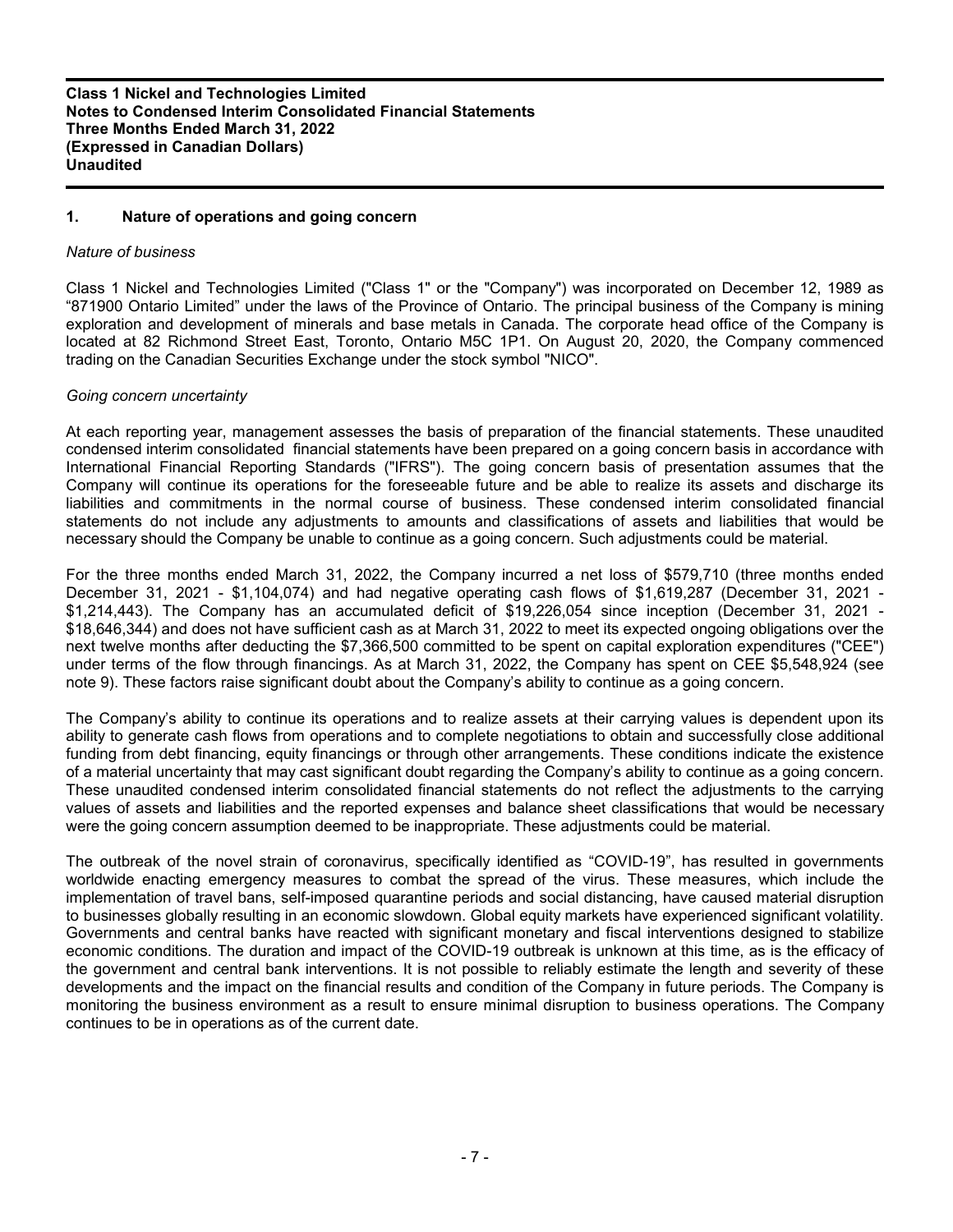# **2. Significant accounting policies**

# *Statement of compliance*

The Company applies International Financial Reporting Standards ("IFRS") as issued by the International Accounting Standards Board ("IASB") and interpretations issued by the International Financial Reporting Interpretations Committee ("IFRIC"). These unaudited condensed interim consolidated financial statements have been prepared in accordance with International Accounting Standard 34, Interim Financial Reporting. Accordingly, they do not include all of the information required for full annual financial statements required by IFRS as issued by IASB and interpretations issued by IFRIC.

The policies applied in these unaudited condensed interim consolidated financial statements are based on IFRS issued and outstanding as of May 26, 2022. The same accounting policies and methods of computation are followed in these unaudited condensed interim consolidated financial statements as compared with the most recent annual financial statements as at and for the year ended December 31, 2021. Any subsequent changes to IFRS that are given effect in the Company's annual financial statements for the year ending December 31, 2022 could result in restatement of these unaudited condensed interim consolidated financial statements.

These unaudited condensed interim consolidated financial statements were authorized for issuance by the Board of Directors of the Company on May 26, 2022.

#### *Basis of preparation*

These unaudited condensed interim consolidated financial statements has been prepared on the historical cost basis and presented in Canadian dollars.

#### *Basis of consolidation*

These consolidated financial statements include the accounts of the Company and its wholly-owned subsidiaries, Legendary Ore Mining Corporation and 2814250 Ontario Inc. All significant inter-company transactions have been eliminated upon consolidation.

#### *New standards not yet adopted*

*Classification of Liabilities as Current or Non-Current (Amendments to IAS 1)*

The IASB has published Classification of Liabilities as Current or Non-Current (Amendments to IAS 1) which clarifies the guidance on whether a liability should be classified as either current or non-current. The amendments:

- clarify that the classification of liabilities as current or non-current should only be based on rights that are in place "at the end of the reporting period"
- clarify that classification is unaffected by expectations about whether an entity will exercise its right to defer settlement of a liability
- make clear that settlement includes transfers to the counterparty of cash, equity instruments, other assets or services that result in extinguishments of the liability.

This amendment is effective for annual periods beginning on or after January 1, 2022. There is currently a proposal in place to extend effective date for annual periods beginning on or after January 1, 2023. Earlier application is permitted. The extent of the impact of adoption of this amendment has not yet been determined.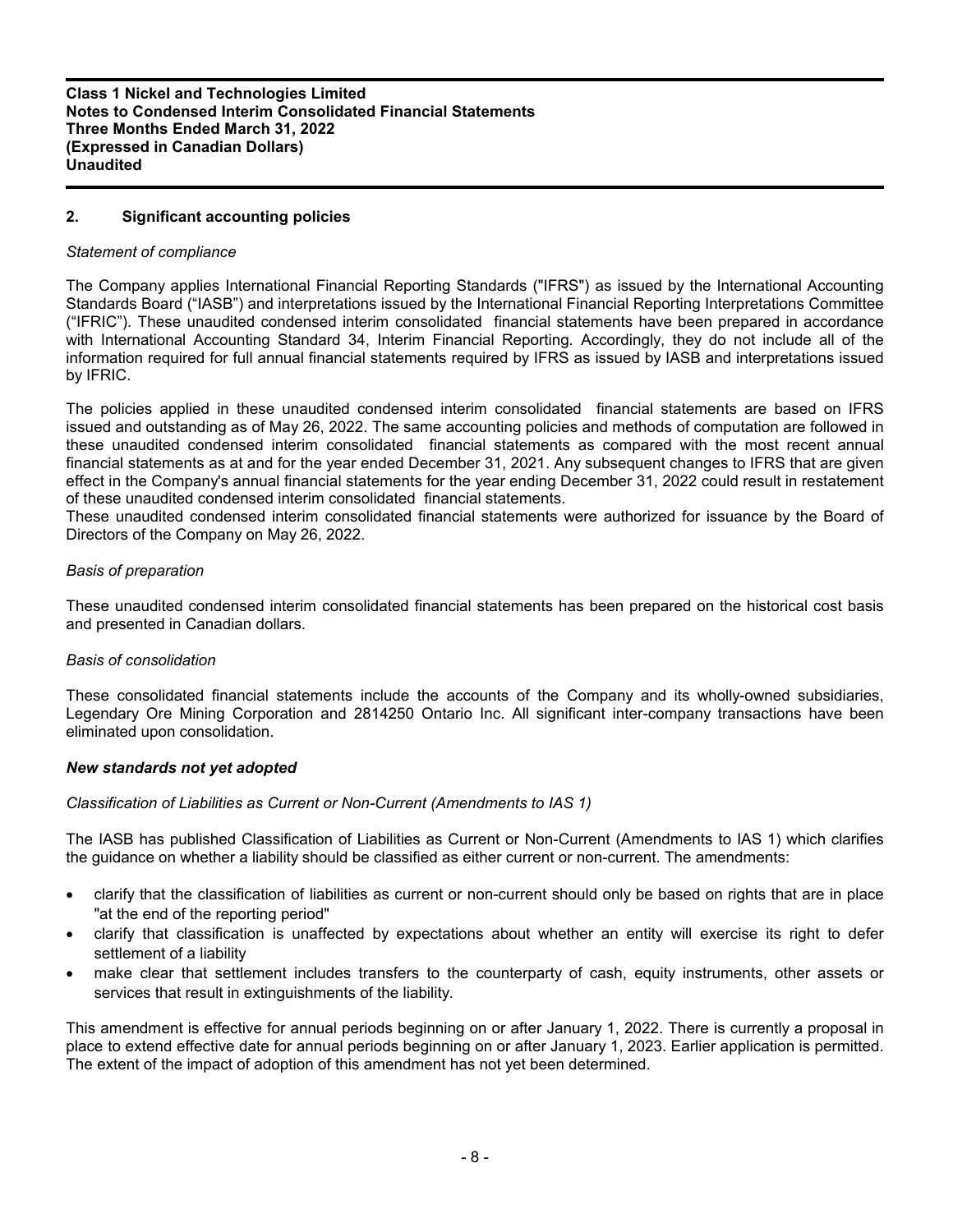#### **3. Accounts receivable**

|                                                                   | As at<br>March 31,<br>2022 |   | As at<br>December 31,<br>2021 |
|-------------------------------------------------------------------|----------------------------|---|-------------------------------|
| Harmonized sales tax recoverable - (Canada)<br>Amounts receivable | 537,911<br>100.691         |   | 466,082<br>23,869             |
| Total                                                             | 638,602                    | S | 489,951                       |

# **4. Mining interests**

# **Alexo-Dundonald Project**

The "Alexo-Dundonald Project" is an exploration stage, past-producing nickel-copper-cobalt sulphide project, located approximately 45 kilometers northeast of the city of Timmins, Ontario, Canada. Ontario. The Alexo-Dundonald Project combines the Alexo-Kelex and Dundonald properties and consists of 29 patented claims (19 with both mining and surface rights, nine with mining rights only and one with surface rights only), 40 leased claims (31 with both mining and surface rights and nine with mining rights only), 21 single cell mining claims and five boundary cell mining claims. The Company owns all the outstanding equity of Legendary Ore Mining Corporation, which holds a 100% interest in the mining claims, leases and properties comprising the Alexo-Dundonald Project, subject to certain tenure agreements and any rights or claims asserted in connection with historic royalty agreements granted in respect of the Alexo-Kelex and Dundonald properties.

The Alexo deposit was discovered in 1907, and between the years 1913 to 1919, 51,851 tonnes grading 4.5% nickel and 0.7% copper was extracted and sent to Sudbury, Ontario, for processing. Canadian Arrow Mines Ltd shipped 6,000 tonnes grading 2.46% nickel, 0.31% copper, and 0.07% cobalt as part of a 10,000 tonne bulk sample permit held at the time, and started the reclamation of the project as part of a Closure Plan approved in 2004 and amended in 2011.

Under the purchase agreements for the Alexo-Kelex and Dundonald properties, the Company must incur an aggregate of \$1,500,000 on the Alexo-Dundonald Project by November 9, 2021, of which the Company must incur at least \$750,000 on the Alexo-Kelex property by October 18, 2021, otherwise the properties may be re-acquired by the vendors thereof. On July 12, 2021, the Company has completed the requisite minimum exploration expenditures on the Alexo-Dundonald Project, and now holds 100% interest in each properties, subject to a 2% net smelter return royalty on the Alexo Property and 2.5% net smelter return royalty on the Dundonald Property.

On August 10, 2021, the Company issued 50,000 common shares at \$0.87 price per common share for \$43,500 and granted 50,000 stock options to Matachewan First Nation ("MFN") as part of the exploration program on the Alexo-Dundonald Project.

On August 22, 2021, the Company acquired 100% of Platinum Group Elements limited ("PGEL") strategic project portfolio of adjacent and adjoining's claims to the Company's Alexo-Dundonald project as well as Somanike project, and a complementary primary PGE project in Sudbury, Ontario, for a total consideration of \$550,000 in cash and issuance of 10 million common shares, subject to a 2% net smelter returns royalty on certain claims known as Timmins, River Valley and Metals Creek claims and a 2% gross metal royalty on certain claims known as the "Bilson Cubric claims".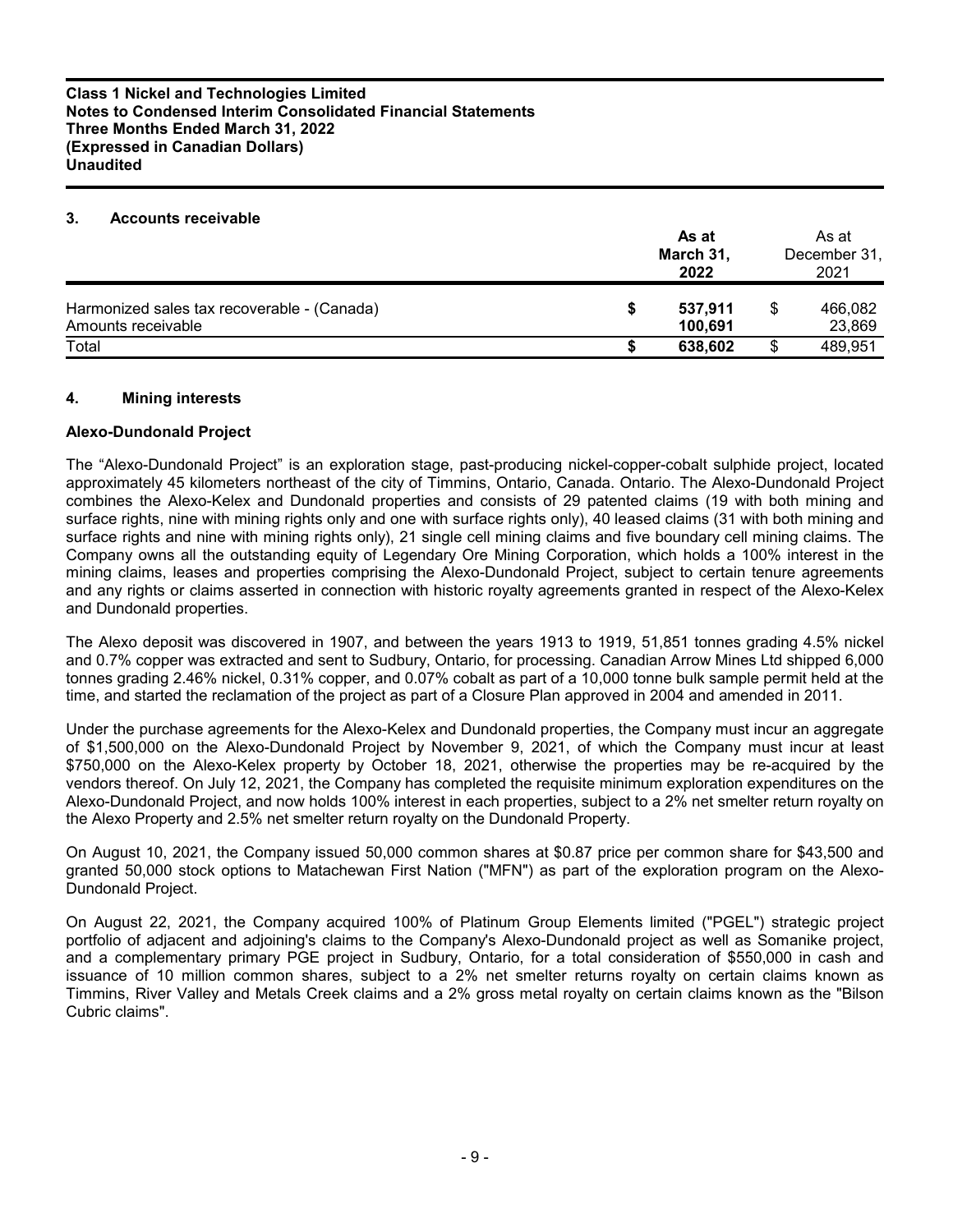# **5. Mining interests (continued)**

# **Alexo-Dundonald Project (continued)**

#### *Alexo-Kelex Property*

The Company has spent the following on the Alexo-Kelex Property:

|                            | <b>Three Months</b><br><b>Ended</b><br>March 31,<br>2022 | Three Months<br><b>Ended</b><br>March 31,<br>2021 |
|----------------------------|----------------------------------------------------------|---------------------------------------------------|
| Administrative costs       |                                                          | 4,051                                             |
| Exploration and evaluation | 79.480                                                   | 82,888                                            |
| Field equipment            | 3,023                                                    | 658                                               |
|                            | 82,503 \$                                                | 87,597                                            |

# *Dundonald Property*

The Company has spent the following on the Dundonald Property:

|                            | <b>Three Months</b><br><b>Ended</b><br>March 31,<br>2022 |           | Three Months<br>Ended<br>March 31,<br>2021 |
|----------------------------|----------------------------------------------------------|-----------|--------------------------------------------|
|                            |                                                          |           |                                            |
| Administrative costs       |                                                          | ۰         | 4,051                                      |
| Exploration and evaluation |                                                          | 79.480    | 82,888                                     |
| Field equipment            |                                                          | 3.023     | 658                                        |
|                            |                                                          | 82,503 \$ | 87,597                                     |

#### **Somanike Project**

The Company has an option (the "Somanike Option") to acquire a 100% interest in the rights held by Vanicom Resources Limited, in an option to acquire the Somanike property, an exploration stage nickel-copper mine project, including the past-producing Marbridge Nickel Sulphide Mine located near Val d'Or, Quebec. The Company is concentrated on advancing the Alexo-Dundonald Project for the current time being and will continue to evaluate this option on an on-going basis. Prior to exercising the Somanike Option, the Company must complete 750m of drilling on certain mining claims held by Globex Mining Enterprises Inc. which comprise a portion of the Somanike property.

In August 2020, the Company issued an aggregate of 234,935 common shares (valued at \$160,000) to satisfy all outstanding share issuances required by the Company. In order to earn its 100% undivided interest in the Somanike Property the Company must make cash payments of \$25,000 due on or before June 15, 2022 and \$50,000 in cash due on or before June 15, 2023. In February 2021, the Company paid \$75,000 and \$327,800 to earn 100% of interest and for reimbursement expenditures made on Somanike Property as part of the acquisition cost.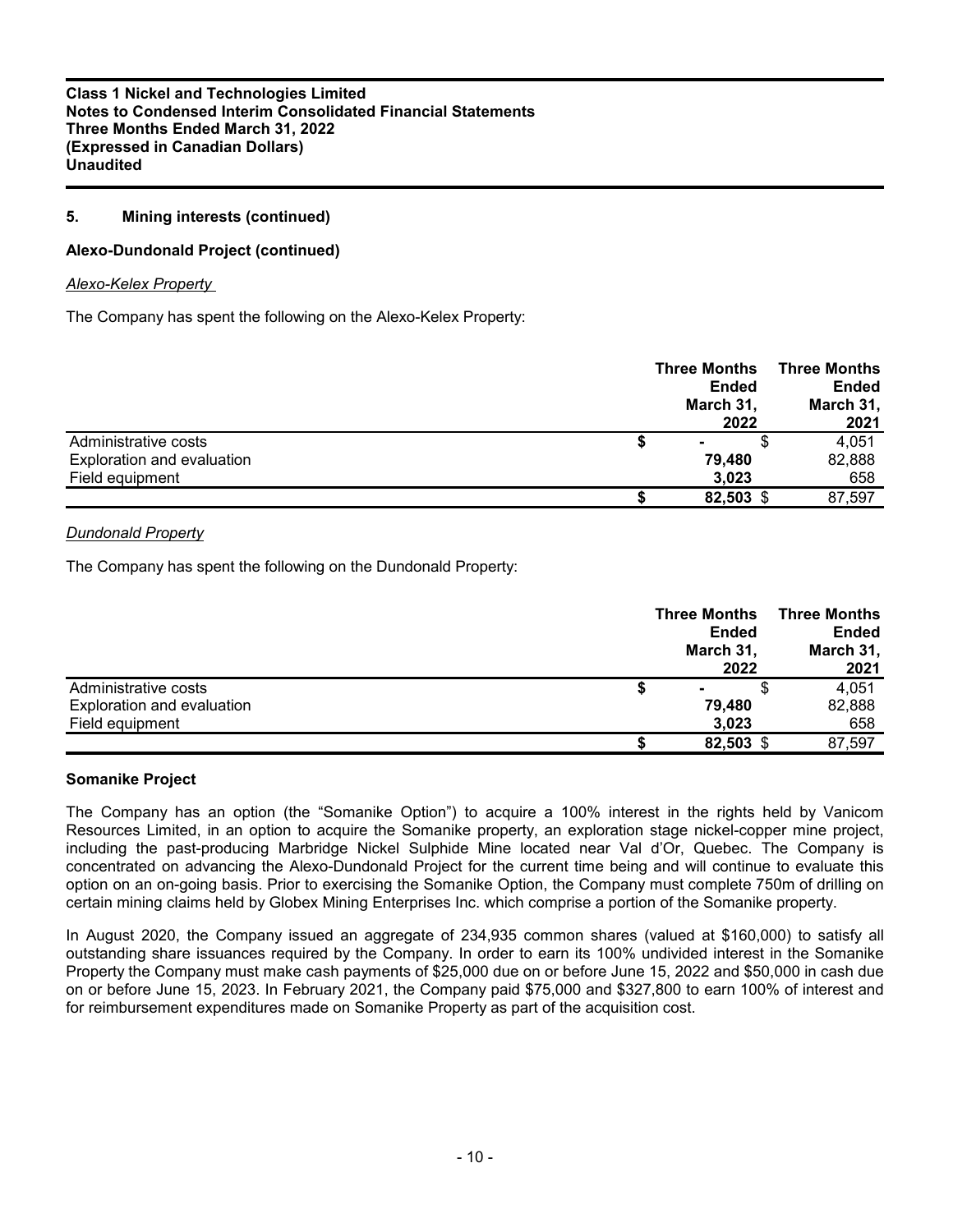# **5. Mining interests (continued)**

#### **Somanike Project (continued)**

The Company has spent the following on the Somanike Property:

|                            |   | <b>Three Months</b><br><b>Ended</b><br>March 31,<br>2022 | <b>Three Months</b><br><b>Ended</b><br>March 31,<br>2021 |
|----------------------------|---|----------------------------------------------------------|----------------------------------------------------------|
| Acquisition costs          | จ | S<br>$\blacksquare$                                      | 402,800                                                  |
| Administrative costs       |   | ۰                                                        | 338                                                      |
| Exploration and evaluation |   | 92.307                                                   | 299.547                                                  |
| Field equipment            |   |                                                          | 32,002                                                   |
|                            |   | $92,307$ \$                                              | 734,687                                                  |

#### **River Valley Project**

On August 22, 2021, the Company acquired 100% of Platinum Group Elements limited ("PGEL") strategic project portfolio of adjacent and adjoining's claims to the Company's Alexo-Dundonald project as well as Somanike project, and a complementary primary PGE project in Sudbury, Ontario, for a total consideration of \$550,000 in cash and issuance of 10 million common shares, subject to a 2% net smelter returns royalty on certain claims known as Timmins, River Valley and Metals Creek claims and a 2% gross metal royalty on certain claims known as the "Bilson Cubric claims".

Total expenditures all properties:

|                                | <b>Three Months</b><br><b>Ended</b><br>March 31,<br>2022 | <b>Three Months</b><br><b>Ended</b><br>March 31,<br>2021 |
|--------------------------------|----------------------------------------------------------|----------------------------------------------------------|
| Acquisition costs              | S                                                        | 402.800                                                  |
| Administrative costs           |                                                          | 8.440                                                    |
| Exploration and evaluation     | 251,267                                                  | 465.323                                                  |
| Field equipment                | 6.046                                                    | 33,318                                                   |
| Total exploration expenditures | 257,313 \$                                               | 909,881                                                  |

#### **5. Share capital**

#### a) Authorized share capital

The authorized share capital consists of an unlimited number of common shares without par value ("Common Shares"). All issued shares are fully paid.

#### b) Common Shares issued

|                                               | Number of<br>common      |
|-----------------------------------------------|--------------------------|
|                                               | shares<br>Amount         |
| Balance, December 31, 2020 and March 31, 2021 | 105,221,695 \$ 5,885,428 |
| Balance, December 31, 2021 and March 31, 2022 | 128,705,029 \$15,221,808 |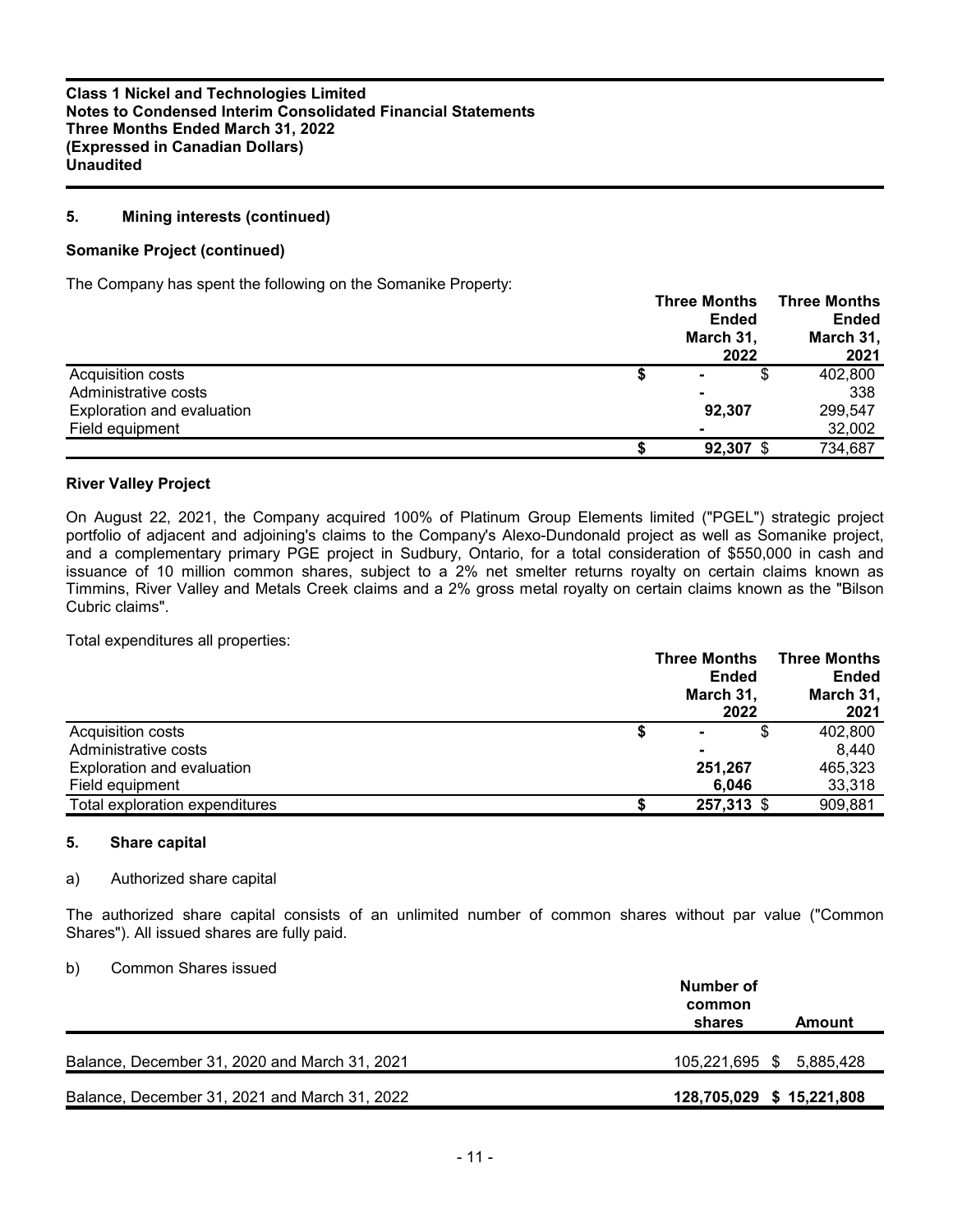# **6. Stock options**

On December 21, 2020, the Company's stock option plan (the "Option Plan") was approved by the Board of Directors (the "Board"). Pursuant to the terms of the Option Plan, the Board may designate directors, officers, employees and consultants of the Company eligible to receive options to acquire such numbers of common shares as the Board may determine, each option so granted being for a term specified by the Board up to a maximum of ten years from the date of grant. The maximum number of common shares reserved for issuance for options granted under the Option Plan at any time is 10% of the issued and outstanding common shares of the Company.

During the three months ended March 31, 2022, the Company recorded stock-based compensation of \$1,825 (three months ended March 31, 2021 - \$nil).

|                                               | Number of<br>stock options | Weighted<br>average<br>exercise price |
|-----------------------------------------------|----------------------------|---------------------------------------|
| Balance, December 31, 2020 and March 31, 2021 |                            | $\overline{\phantom{0}}$              |
| Balance, December 31, 2021 and March 31, 2022 | 11,665,835                 | 0.60                                  |

The following table reflects the actual stock options issued and outstanding as of March 31, 2022:

|                    |                               | <b>Weighted average</b><br>Remaining |                         |                                      |
|--------------------|-------------------------------|--------------------------------------|-------------------------|--------------------------------------|
| <b>Expiry date</b> | <b>Exercise</b><br>price (\$) | contractual<br>life (years)          | Total<br><b>Options</b> | <b>Options</b><br><b>Exercisable</b> |
| February 9, 2023   | 0.87                          | 0.86                                 | 50,000                  | 44,051                               |
| June 7, 2024       | 0.60                          | 2.19                                 | 450,333                 | 450,333                              |
| June 11, 2024      | 0.60                          | 2.20                                 | 11,165,502              | 11,165,502                           |
|                    |                               | 2.19                                 | 11,665,835              | 11,659,886                           |

# **7. Warrants**

The following table reflects the continuity of warrants for the three months ended March 31, 2022 and 2021:

|                                               | Number of<br>warrants | Weighted<br>average<br>exercise price |      |
|-----------------------------------------------|-----------------------|---------------------------------------|------|
| Balance, December 31, 2020 and March 31, 2021 | 3.177.000             |                                       | 1.02 |
| Balance, December 31, 2021 and March 31, 2022 | 9,610,434             |                                       | 0.89 |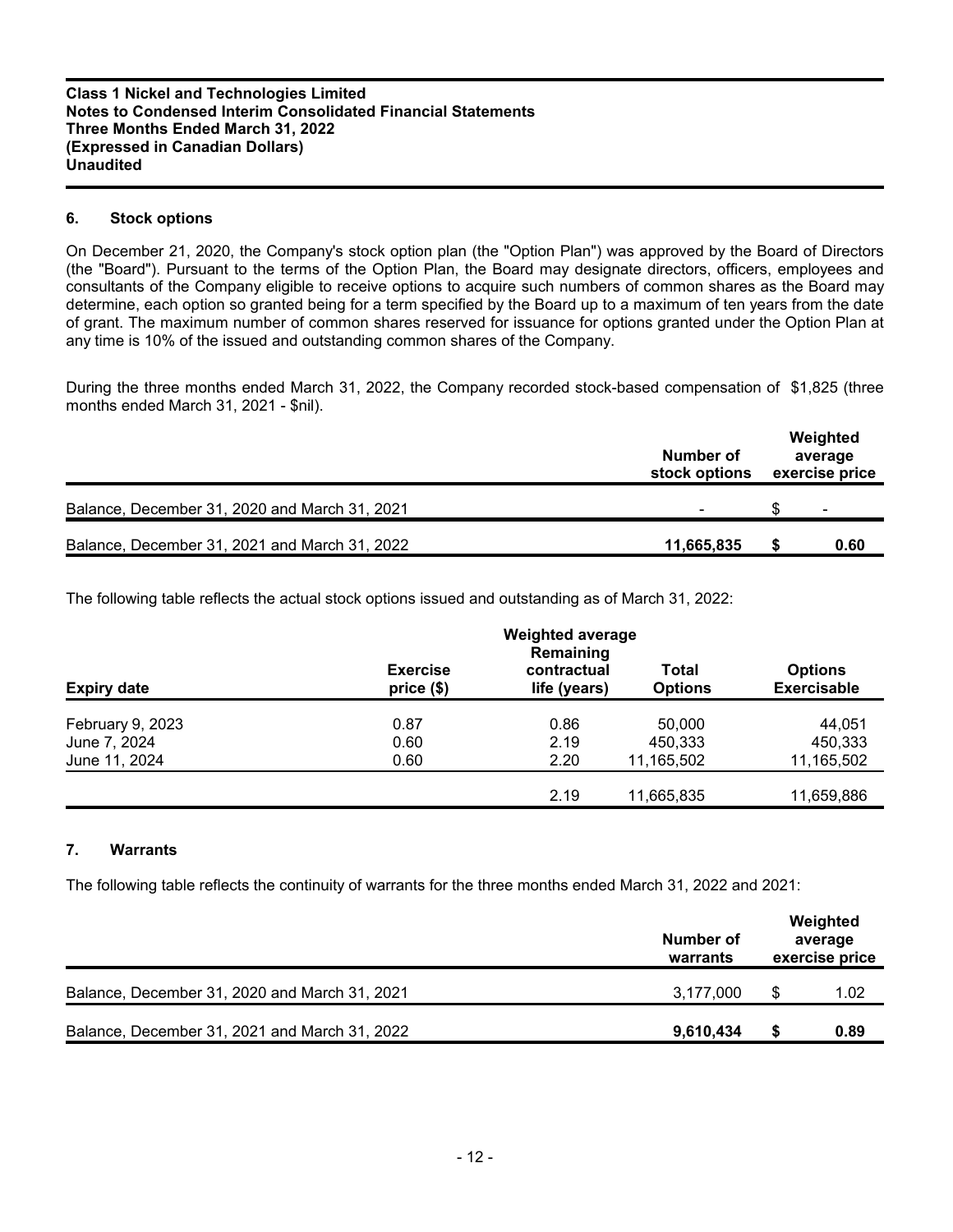# **7. Warrants (continued)**

The following table reflects the actual share purchase warrants issued and outstanding as of March 31, 2022:

| <b>Expiry date</b>    | <b>Grant date</b><br>fair value (\$) | Remaining<br>contractual<br>life (years) | <b>Number of</b><br>warrants<br>outstanding | <b>Exercise</b><br>price (\$) |  |
|-----------------------|--------------------------------------|------------------------------------------|---------------------------------------------|-------------------------------|--|
| November 4, 2023 (2)  | 467.196                              | 1.60                                     | 1,718,445                                   | 1.00                          |  |
| November 4, 2023 (1)  | 8.441                                | 1.60                                     | 31.047                                      | 1.00                          |  |
| November 13, 2023 (2) | 372,151                              | 1.62                                     | 1.207.232                                   | 1.05                          |  |
| November 13, 2023 (1) | 69.641                               | 1.62                                     | 220,376                                     | 1.00                          |  |
| June 7, 2024 (2)      | 570.834                              | 2.19                                     | 3,030,000                                   | 0.85                          |  |
| June 7, 2024 (2)      | 670,802                              | 2.19                                     | 3,403,334                                   | 0.80                          |  |
|                       | 2.159.065                            |                                          | 9,610,434                                   |                               |  |

(1) Broker finder warrants exercisable into units consisting of 1 common share and 1 warrant. Each additional warrant is exercisable at \$1 until November 4 and 13, 2023.

(2) Exercisable into units consisting of 1 common share and 1 warrant. Each additional warrant is exercisable at \$1.00, \$1.05, until November 4, and 13, 2023, and \$0.85, \$0.80 until June 7, 2024.

# **8. Related party transactions**

As at March 31, 2022, the Company has \$7,345 (December 31, 2021 - \$7,345) in amounts from a company with common shareholder of the Company.

During the three months ended March 31, 2022, the Company incurred \$87,500 (three months ended March 31, 2021 - \$137,545) in consulting services fees. As of March 31, 2022, the Company owed \$87,500 (December 31, 2021 - \$25,789) due to a former CEO and existing director for consultant services recorded in accounts payable and accrued liabilities.

During the three months ended March 31, 2022, the Company incurred \$43,248 (three months ended March 31, 2021 - \$nil) in directors fees. As of March 31, 2022, the Company owes three directors \$141,248 (December 31, 2021 - \$118,000) and these amounts are recorded in accounts payable and accrued liabilities.

Key management includes directors and other key personnel, including the CEO - President and CFO, who have authority and responsibility for planning, directing, and controlling the activities of the Company.

The Chief Financial Officer ("CFO") of the Company is a senior employee of Marrelli Support Services Inc. ("MSSI"). During the three months ended March 31, 2022, the Company incurred professional fees of \$2,250 (three months ended March 31, 2021 - \$2,250) to MSSI. These services were incurred in the normal course of operations for general accounting and financial reporting matters. MSSI also provides bookkeeping and other services to the Company and charged \$28,833 for the services (three months ended March 31, 2021 - \$9,201). As at March 31, 2022, MSSI was owed \$6,663 (December 31, 2021 - \$1,801) with respect to services provided. The balance owed was recorded in the statement of financial position in accounts payable and accrued liabilities.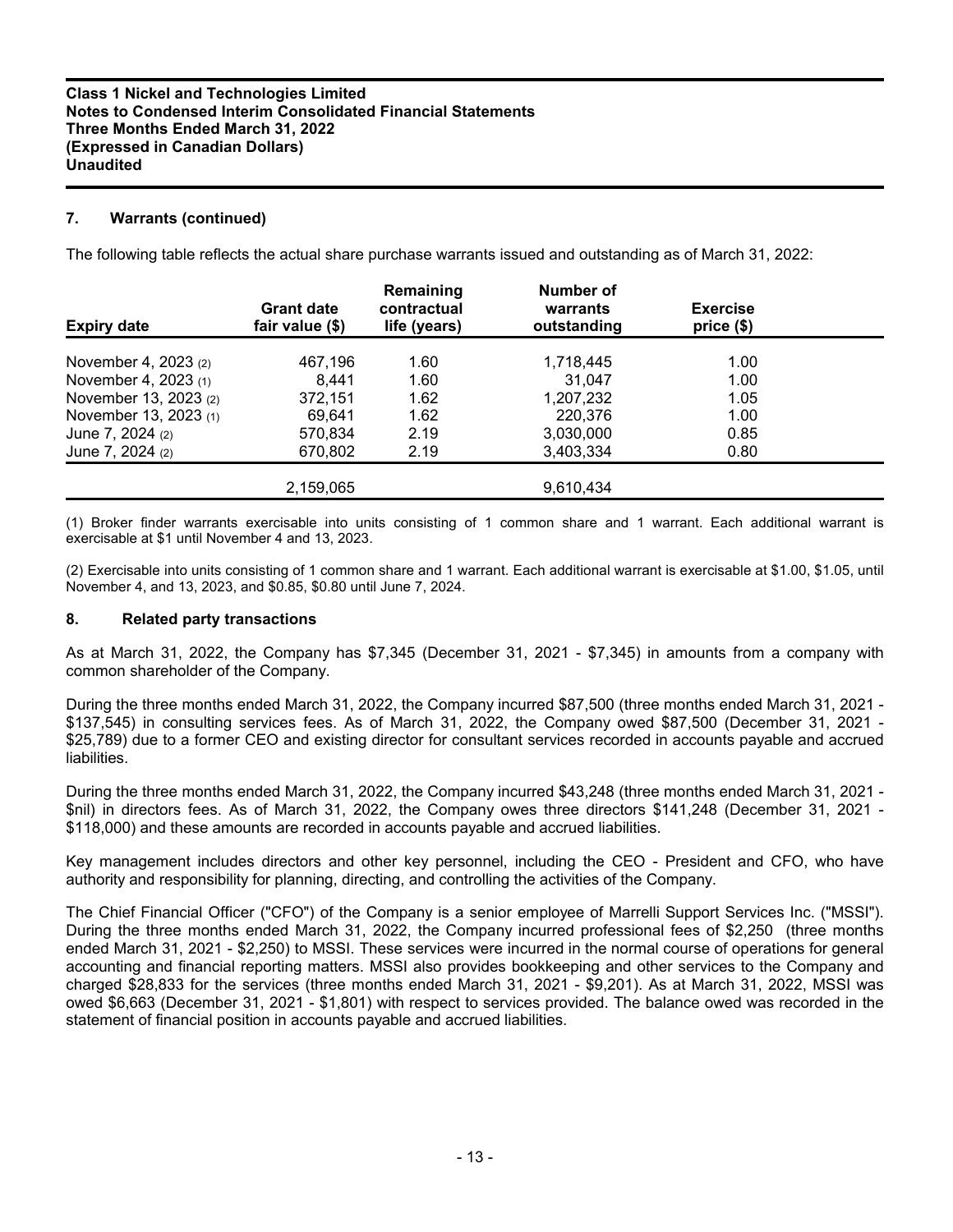# **8. Related party transactions (continued)**

As at March 31, 2022, directors and a significant shareholder of the Company, beneficially owns 93,146,696 common shares carrying approximately 72.37% of the voting rights attached to all common shares.

Additional remuneration of officers and directors of the Company was as follows:

|                                       | <b>Three Months</b><br><b>Ended</b><br>March 31, |  |        |  |
|---------------------------------------|--------------------------------------------------|--|--------|--|
|                                       | 2022                                             |  | 2021   |  |
| Directors and management compensation | 132,998                                          |  | 27,250 |  |

#### **9. Commitments and contingencies**

#### *Matachewan First Nation ("MFN")*

The Company entered into a signed Memorandum of Understanding ("MOU") whereby the Company recognizes the traditional values of the MFN and commits the Company to consult and establish a mutually beneficial cooperative and productive relationship to advance the Alexo-Dundonald Nickel Project. The agreement also provides MFN opportunity to participate in the benefits of the Project through business opportunities, employment and training, financial compensation, and consultation on environmental matters.

# *Environmental contingencies*

The Company's exploration activities are subject to various federal, provincial, and international laws and regulations governing the protection of the environment. These laws and regulations are continually changing and are generally becoming more restrictive. The Company conducts its operations so as to protect public health and the environment and believes its operations are materially in compliance with all applicable laws and regulations. The Company has made, and expects to make in the future, expenditures to comply with such laws and regulations.

#### *Flow-through shares*

As March 31, 2022, pursuant to the issuance of 5,448,688 flow-through shares during November 2020 and December 2020, and 6,433,334 in June 2021, the Company is required to incur qualifying expenditures of approximately \$7,366,500 by December 31, 2022 and December 31, 2023. On June 29, 2021, the Department of Finance extended the flow-through funds spend period, filing and payment, and the look-back rule by one year, including suspending the Part XII.6 tax for the same period. The Company is subject to Part XII.6 taxes on any unspent flow-through expenditures. Since the proposal by the Department of Finance received Royal assent on June 29, 2021, the dates to incur Part XII.6 taxes will be extended by one year, however, if the amounts are not expended by the end of 2022 for agreements entered in 2020 or by the end of 2023 for agreements entered into in 2021, the additional 10% tax under Part XII.6 will apply.

As of March 31, 2022, the Company has fulfilled approximately \$5,548,924 of the total commitment. For the year ended December 31, 2021, the company has recorded amortization of flow-through premium of \$12,000 (three months ended March 31, 2021 - \$54,000) in the unaudited condensed interim consolidated statements of loss and comprehensive loss.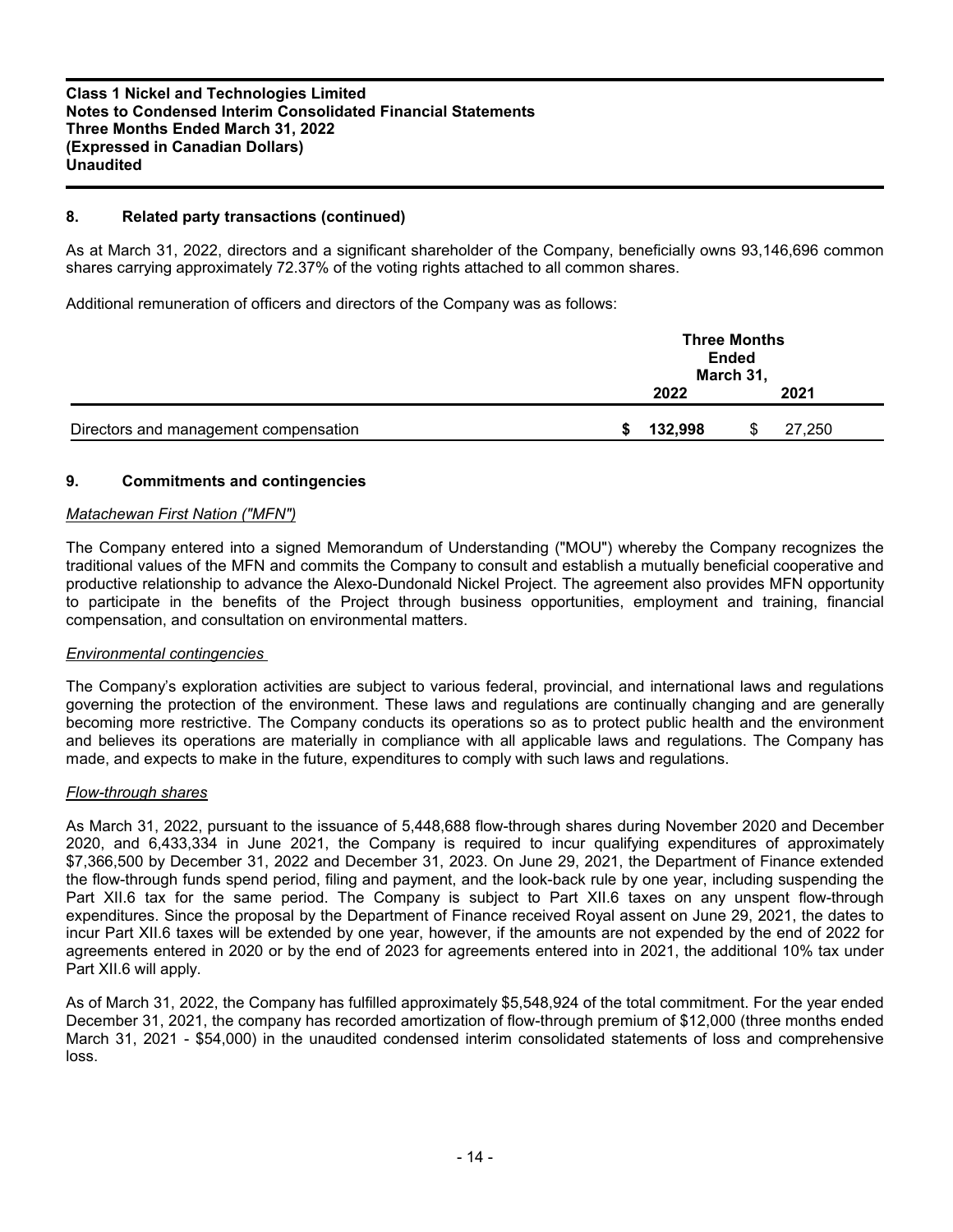#### **10. Financial instruments and risks management**

Below is a summary showing the classification and measurement bases of the Company's financial instruments:

| <b>Classification</b>                    | <b>IFRS 9</b>  |
|------------------------------------------|----------------|
| Cash and cash equivalents                | <b>FVTPL</b>   |
| Accounts receivables                     | Amortized cost |
| Due from related party                   | Amortized cost |
| Accounts payable and accrued liabilities | Amortized cost |
| Deferred flow-through premium            | Amortized cost |

Financial instrument are measured on initial recognition at fair value, and, in the case of financial instruments other than those classified as "fair value through profit and loss" ("FVTPL"), directly attributable transaction costs.

The Company provides information about its financial instruments measured at fair value at one of three levels according to the relative reliability of the inputs used to estimate the fair value. The hierarchy gives the highest priority to unadjusted quoted prices in active markets for identical assets or liabilities and the lowest priority to unobservable inputs. The three levels of the fair value hierarchy are as follows:

Level 1: quoted prices (unadjusted) in active markets for identical assets or liabilities.

Level 2: inputs other than quotes prices included in Level 1 that are observable for the asset or liability, either directly (i.e., as prices) or indirectly (i.e., derived from prices).

Level 3: inputs for the asset or liability that are not based on observable market data (unobservable inputs).

During the three months ended March 31, 2022, there were no transfers between levels 1, 2 and 3 and there were no changes in valuation techniques.

#### *Credit risk*

Credit risk is the risk that one party to a financial instrument will cause a financial loss for the other party by failing to discharge an obligation. The Company has exposure to credit risk through its cash and cash equivalents, accounts receivable and amounts due from related parties. The Company manages credit risk in respect of cash and cash equivalents by maintaining cash at highly rated financial institutions.

#### *Liquidity risk*

Liquidity risk is the risk that the Company will encounter difficulty in meeting its financial obligations as they become due. The Company manages its liquidity risk by forecasting cash flows required by operations and anticipated investing and financing activities. The Company's liquidity and operating results may be adversely affected if the Company's access to the capital market is hindered, whether as a result of a downturn in stock market conditions generally or as a result of conditions specific to the Company. As at March 31, 2022, the Company has sufficient cash and cash equivalent, and accounts receivables to settle accounts payable and accrued liabilities of \$405,180 (December 31, 2021 - \$1,292,119).

#### *Market risk*

Market risk is the risk that the fair value or future cash flows of a financial instrument will fluctuate due to changes in market prices. Market risk comprises three types of risk: interest rate risk, foreign currency risk and price risk.